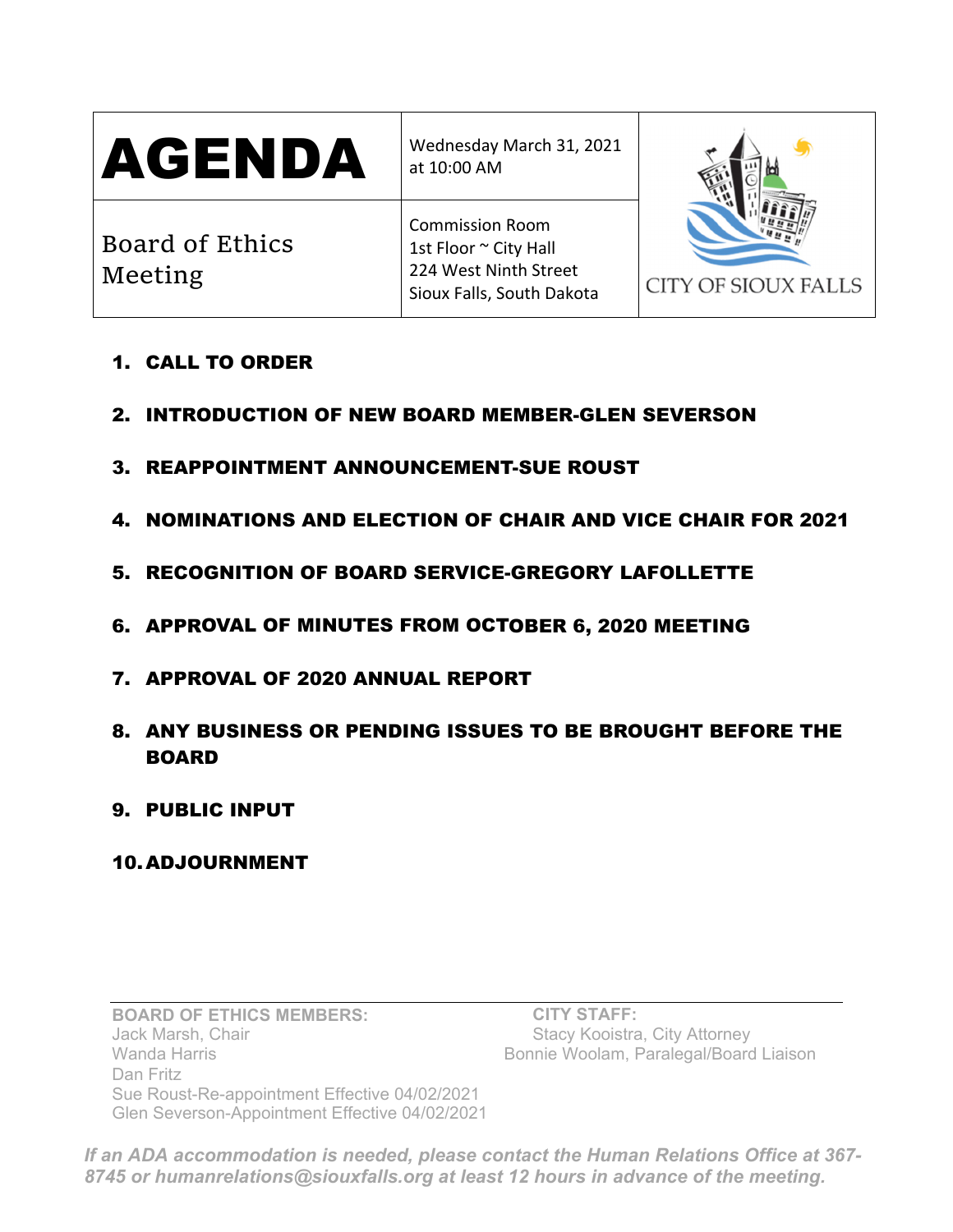| <b>CITY OF</b><br>SIOUX FALLS | Tuesday October 6,<br>2020 at 9:00 A.M.                                                                    | <b>MINUTES</b>                    |
|-------------------------------|------------------------------------------------------------------------------------------------------------|-----------------------------------|
|                               | <b>Commission Room</b><br>1 <sup>st</sup> Floor ~City Hall<br>224 W. Ninth Street<br>Sioux Falls, SD 57104 | <b>Board of Ethics</b><br>Meeting |

**BOARD MEMBERS PRESENT:** Jack Marsh, Sue Roust, Greg LaFollette, Wanda Harris, Dan Fritz.

**BOARD MEMBERS ABSENT:** None

**STAFF PRESENT:** Bonnie Woolam, Recording Clerk

**CITY ATTORNEY**: Stacy Kooistra

### **CALL TO ORDER**

Chairman Jack Marsh called the meeting to order at 9:00 AM. The clerk called the roll and all members of the Board of Ethics were present. The Chair noted a quorum was present and the Board would proceed.

Chairman Marsh noted that there were 2 items for the Board's consideration on the Agenda

- 1. Request for Advisory Opinion 20‐3 submitted by Councilor Janet Brekke
- 2. Request for Investigation submitted by David Zokaites

The Chair discussed the order of the proceeding, and stated that public testimony would be taken on the agenda items and public input would be reserved for other matters anyone wished to bring before the Board. The Chair asked that comments related to the advisory opinion and the request for investigation be held until they are addressed on the agenda.

Chairman Marsh invited a motion to approve the minutes of the August 26, 2020 meeting. The motion was made by Dan Fritz, seconded by Greg LaFollette. No discussion. Vote to approve: 5 Yeses. 0 Noes. Motion approved.

### **PUBLIC INPUT WAS CALLED WITH A 5 MINUTE TIME LIMIT PER PERSON**

David Zokaites addressed the Board Bruce Danielson addressed the Board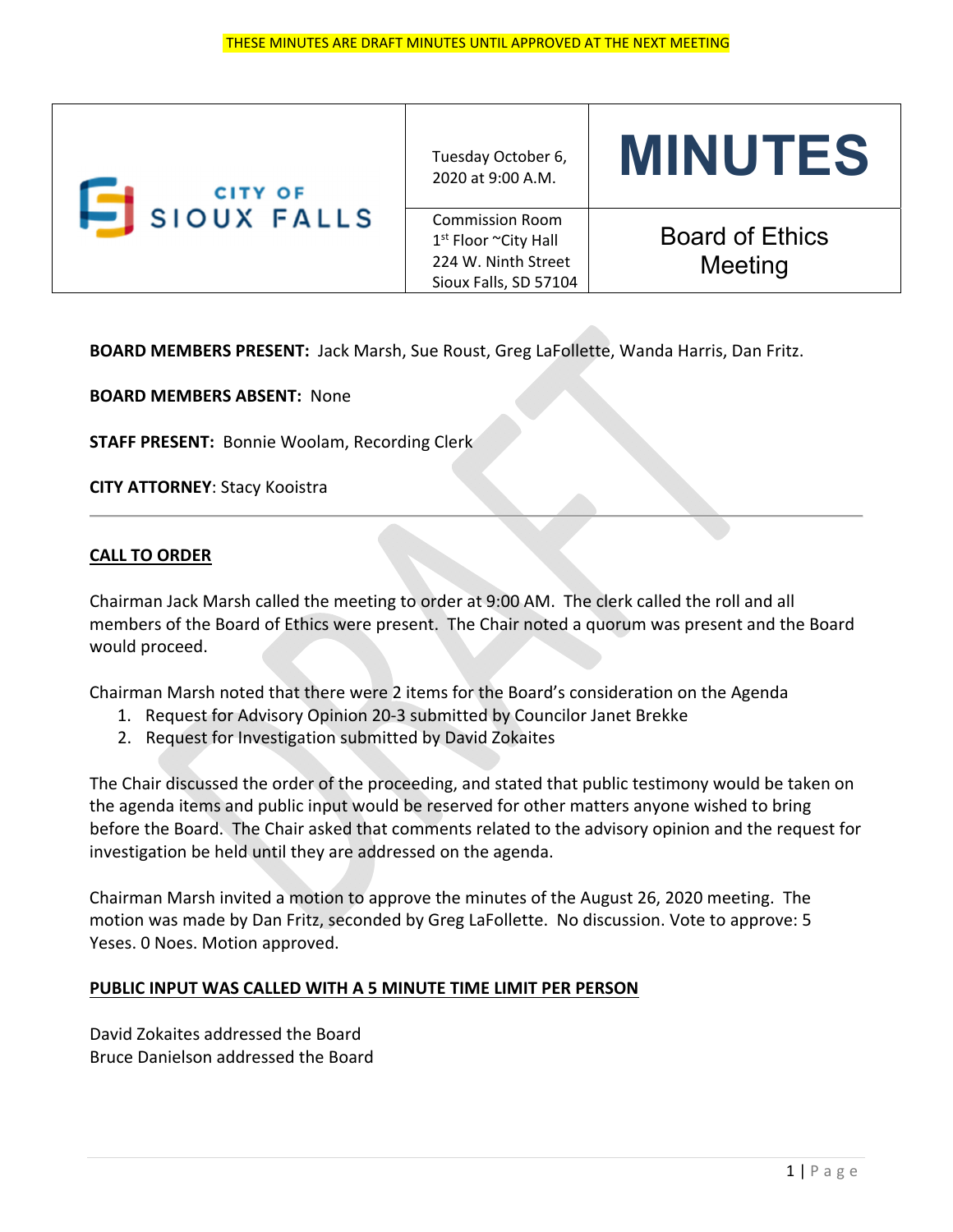#### **BUSINESS OR PENDING ISSUES BROUGHT BEFORE THE BOARD**

#### 1. REQUEST FOR ADVISORY OPINION 20‐3 FILED 09/08/2020

Chair Jack Marsh introduced the Request for Advisory Opinion 20‐3 submitted by City Council member Janet Brekke and entered it into the record.

City Attorney Stacy Kooistra advised the Board that it had jurisdiction to hear request 20‐3 citing City Ordinances 35.010(m), 35.053, and 35.057. Attorney Kooistra stated that at the time Councilor Brekke's request was filed it was a prospective request however due to the passage of time, it has now become retroactive. § 35.057 allows the board to address the issue in spite of precedent set by the board in past rulings.

Councilor Brekke was invited to come forward for swearing in before the Board. Councilor Brekke outlined her request and supportive documentation and addressed the Board and expounded on her submissions to the Board with her testimony. Councilor Brekke stated that she spoke with the Complainant in Ethics Complaint 20‐B approximately 4 times. Councilor Brekke acknowledged that her communications with the Complainant included sufficiency, jurisdiction, probable cause, burden of proof, subpoena of witnesses, and supplemental filings. Councilor Brekke stated that the conversations took place at points during the various stages of the complaint process. Councilor Brekke stated that on the evening of August 11, John Cunningham sent a text message requesting that she and "Pat" meet with him at which time Councilor Brekke informed Mr. Cunningham that she could no longer answer his questions in the matter now that City Council had retained jurisdiction. Councilor Brekke stated that she feels that as a City council member that she should help people in how to address matters with city government pursuant to § 34.009, Cannon 7B and presented the ordinance as her justification, responsibility and obligation as a City Councilor.

Chair Jack Marsh thanked Councilor Brekke for her testimony and requested that the City Attorney advise the Board as to the options available in the matter.

Attorney Kooistra cited 35.053 as the authority of the Board to render a decision on the Advisory Opinion as well as other ordinances such as the Cannon of Ethics in Chapter 34 and Standards of conduct under 35.054. Attorney Kooistra advised that the Board could rule based on the scope of the request and the evidence and testimony presented or expand on the request and conduct an investigation.

Chair Jack Marsh asked Councilor Brekke to clarify if she would like the Board to make a ruling based on the submissions in front of the Board or if she would like to expand this to further investigation. Councilor Brekke stated that she would like a ruling based on what she has presented.

Attorney Kooistra stated based on Councilor Brekke's request, it is reasonable for the Board to make a ruling within the scope provided in 35.053 and encouraged clarification that the Board is not broadening the scope of the request.

Chair Jack Marsh recommended that the Board take further discussion with Councilor Brekke and provide opportunity for public testimony followed by deliberations.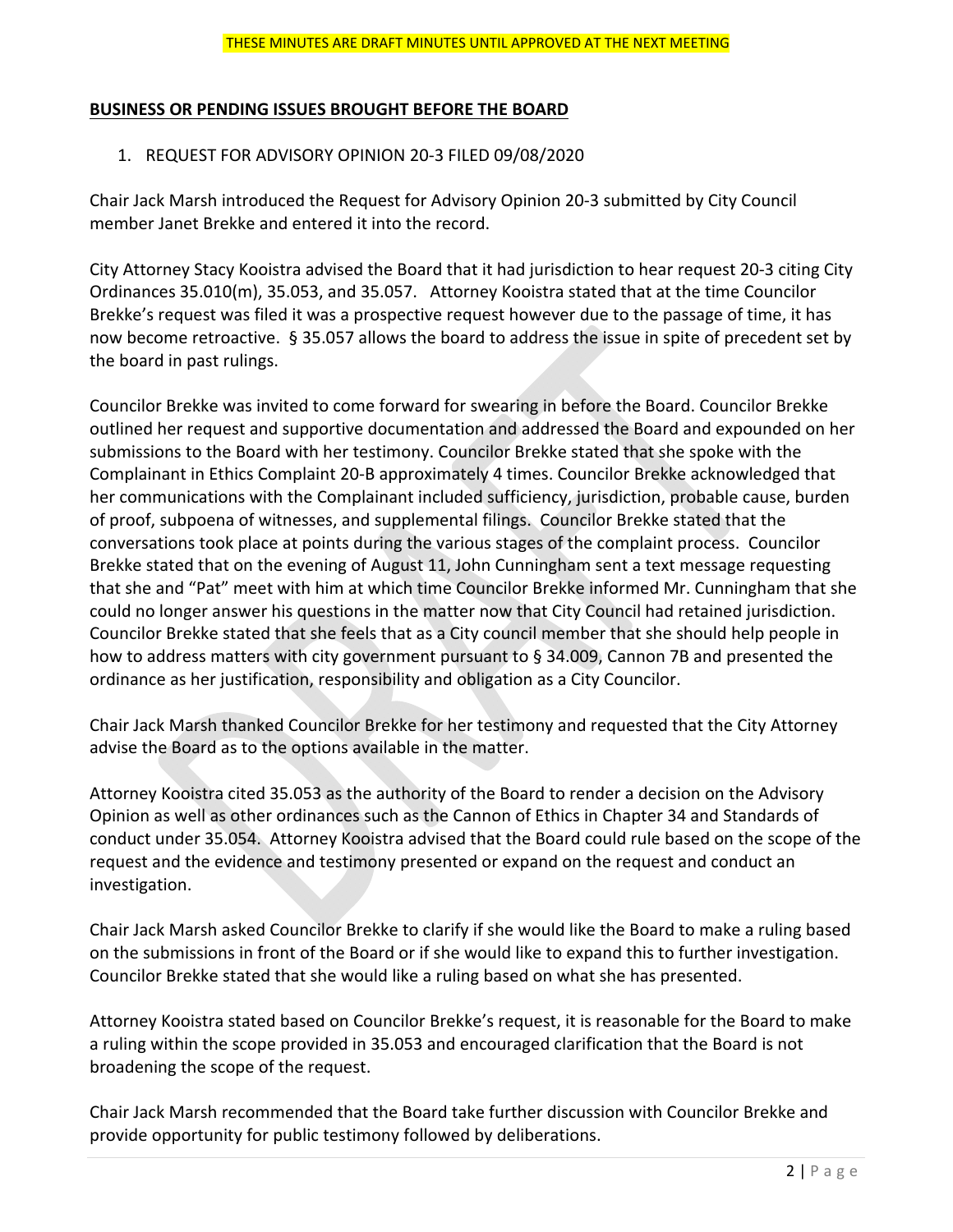Questions from the Ethics Board to Councilor Brekke:

Greg LaFollette offered that while he accepts Councilor Brekke's statements and her intent, he felt that perception and what a reasonable person fully advised of the facts might infer should be considered. Mr. LaFollette stated that the Board's purpose is not to determine a line so that a party can act right up to the line. Mr. LaFollette contended that true ethics would require a person to stay as far away from the line as possible as not to risk a possibility of a reasonable person inferring that something unethical had occurred.

Councilor Brekke offered follow‐up comments.

Dan Fritz stated that he does not see a violation of 35.053. Fritz stated that the Board must be cognizant of complainant and rights of the accused and the Board of Ethics is unable to advise one party or another. Fritz stated that his opinion would change if Ms. Brekke advised on the substance of the matter rather than the procedure.

Chair Jack Marsh commented on the difficulty in navigating the balance between open meetings laws, the rights of an accused in a confidential matter, and the Board's obligation to remain objective. Chairman Marsh stated that the Board is comprised of mostly lay people trying to do the best that they can.

Sue Roust commented on the Minutes from 20‐A concerning legal advice. She further stated that the board should do better to explain their rulings and asked Attorney Kooistra if explaining what is wrong with a complaint constitutes legal advice. Wanda Harris agreed.

Attorney Kooistra stated the Board could in certain circumstances assist with procedural questions but not within a filed complaint. Kooistra advised that the Board cannot cure a complaint or tell how to cure because that is giving legal advice.

Further discussion ensued concerning the role of the Board concerning the ability to recommend changes to ordinances.

The Chair offered the public the opportunity to make public testimony.

Bruce Danielson was sworn in and addressed the Board. Councilor Pat Starr was sworn in and addressed the Board.

The Board moved into deliberations.

The chair invited a motion from the Board.

Dan Fritz moved that the Board issue an opinion that based on the evidence presented by Councilor Brekke, through her written submissions, oral testimony, and the language of 35.053, that there has been no violation of the ordinance and would not be going forward under the same.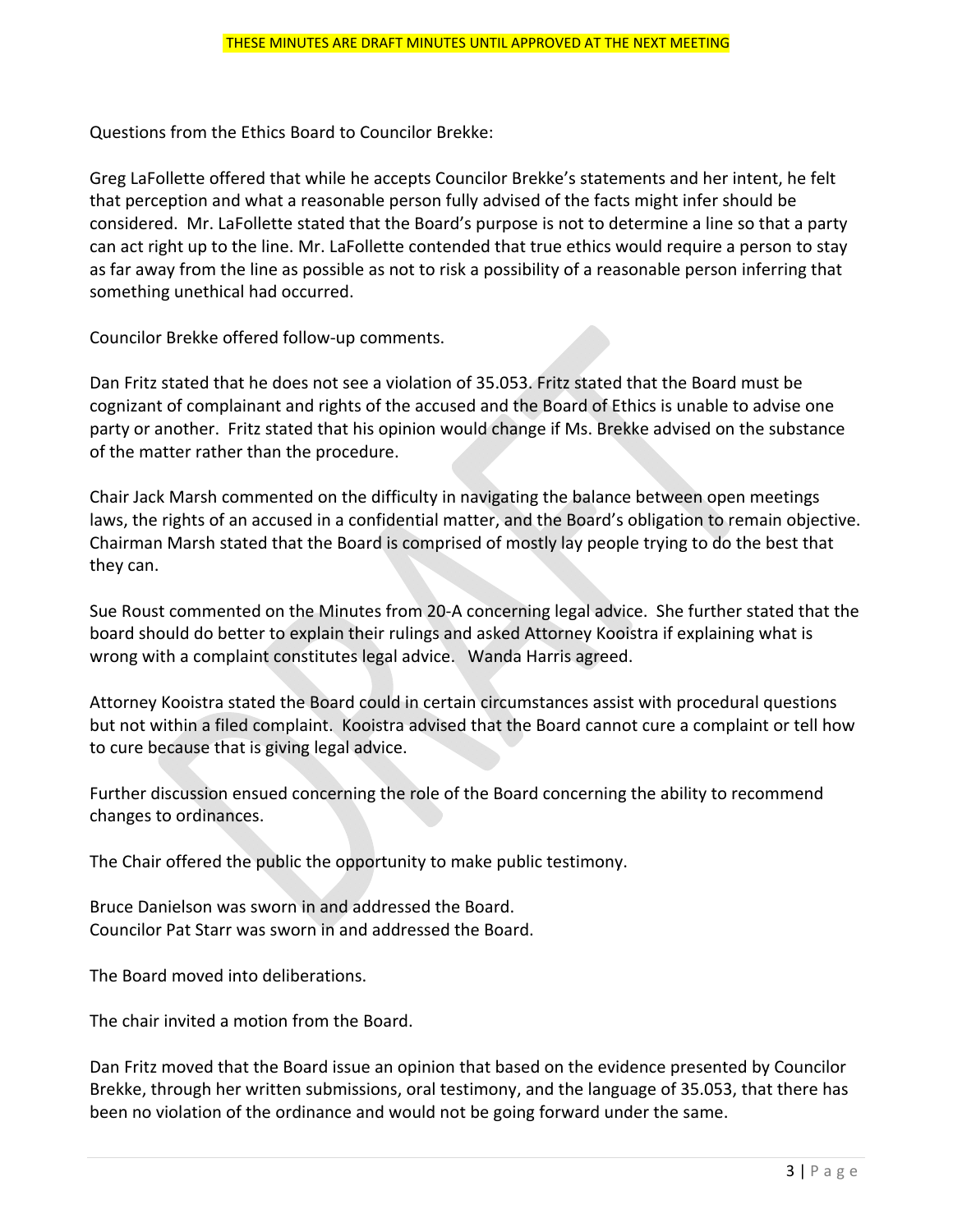Sue Roust seconded the motion. No Discussion

The Chair called for a roll call Vote:

Dan Fritz‐yes Sue Roust yes Greg LaFollette‐no Jack Marsh‐yes Wanda Harris‐yes

Motion passed 4‐1.

Sue Roust moved to authorize the Board's legal advisor, Stacy Kooistra to draft an Advisory Opinion consistent with the discussions and motion for the Board and to authorize the Board Chair to both approve and sign the opinion as drafted on behalf of the Board.

Motion seconded by Wanda Harris

No discussion. Vote to approve: 5 Yeses. 0 Noes. Motion approved. Motion passes 5‐0.

The Chair announced that this concluded the matter of 20‐3 and at 10:27 am called for a 5‐minute recess.

The meeting resumed at 10:37 am.

2. Request for Investigation‐David Zokaites

Chair Jack Marsh clarified with Mr. Zokaites that rather than submitting a complaint he has submitted a request for an investigation. Mr. Zokaites agreed that was correct.

The Chair asked the City Attorney if the Board had jurisdiction on the matter. The City Attorney cited 35.010(c) as the Board's authority to hear the request and under state law provides an opportunity for public input. Because there was not an individual named, Mr. Zokaites request is being treated as a question submitted during public input.

Mr. Zokaites agreed and was sworn in and addressed the Board. The Board did not have any questions after Mr. Zokaites' address. Chair Jack Marsh called for any public testimony on Mr. Zokaites' request.

Bruce Danielson provided testimony to the Board. Janet Brekke provided testimony to the Board.

Dan Fritz offered comments and discussion. Sue Roust offered comments and discussion.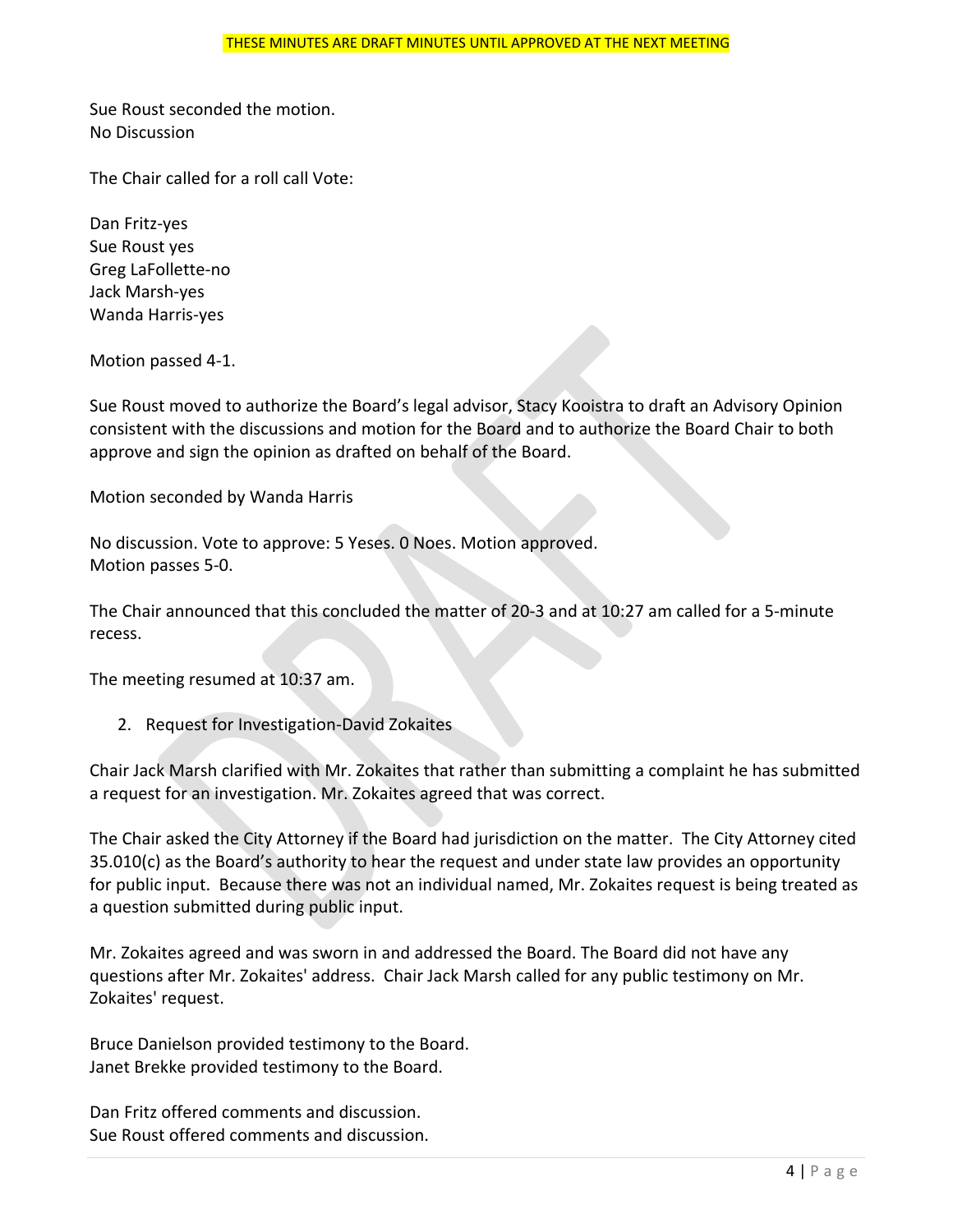Greg LaFollette offered comments and discussion.

The Chair called for a motion to adjourn.

Greg LaFollette made a motion for Adjournment, Motion was seconded by Sue Roust Vote to Approve 5 Yeses. 0 Noes. Motion Approved. Meeting Adjourned at 10:59 a.m.

#### **NEXT MEETING**

Not Set.

Respectfully submitted,

Bonnie Woolam Recording Clerk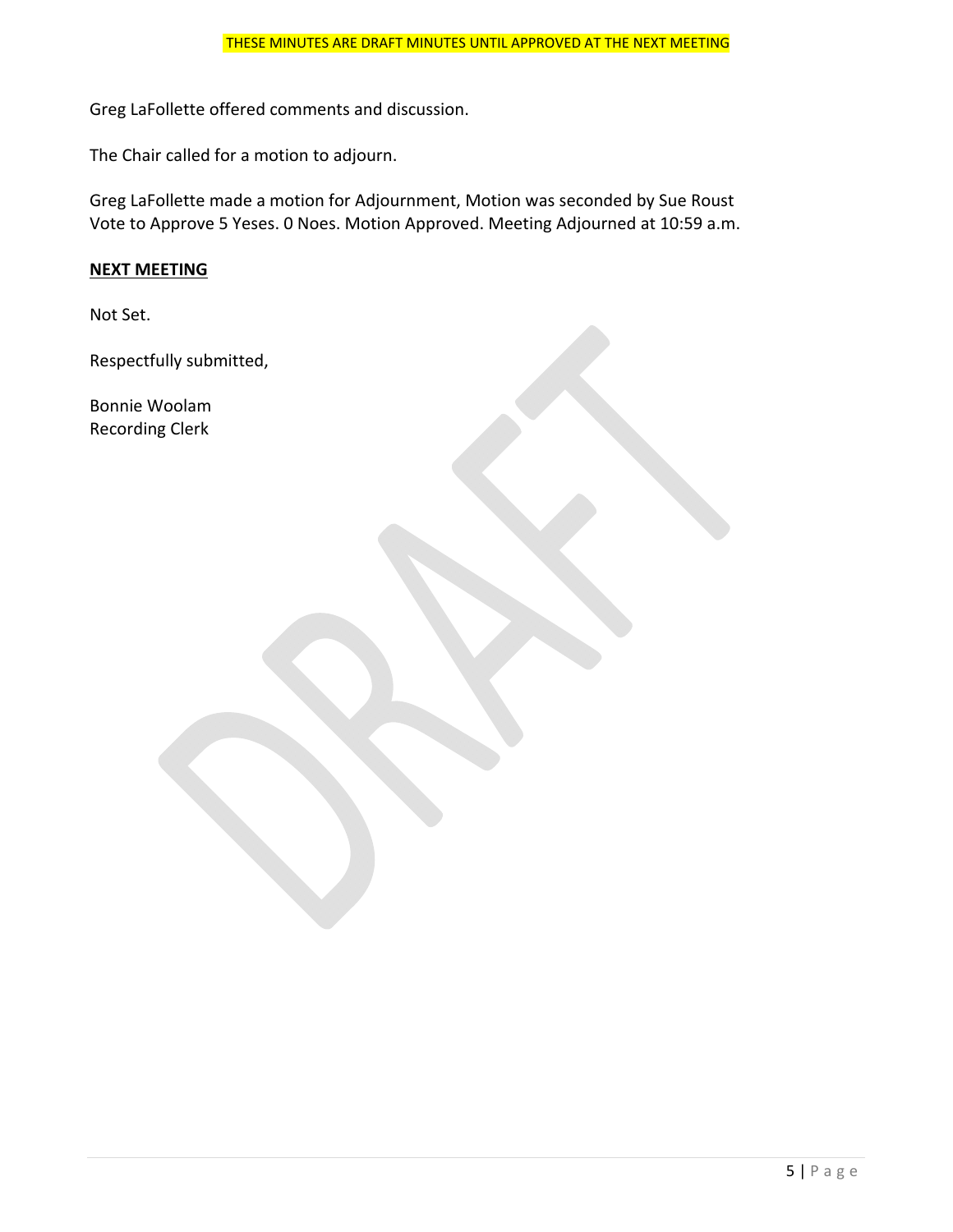

# **CITY OF SIQUX FALLS**

# **BOARD OF ETHICS**

224 West Ninth Street, P.O. Box 7402 Sioux Falls, SD 57117-7402 605-367-8880 • FAX 605-367-7330 TTY/Hearing Impaired 605-367-7039 www.siouxfalls.org

**DATE:** March 31, 2021

- **TO:** Mayor Paul Tenhaken City Council Members
- **FROM:** Sioux Falls Board of Ethics Jack Marsh Daniel Fritz Wanda Harris

## **SUBJECT:** Board of Ethics Annual Report for 2020

The Board of Ethics met seven times in 2020. Two complaints were filed with the Board. Three requests for advisory opinions were received by the Board. Of those requests, one was withdrawn and two resulted in advisory opinions being issued. There was one citizen request for investigation which was not undertaken by the Ethics Board.

Greg LaFollette's term on the board expired in October of 2020. Sue Roust accepted a second term on the board and retired SD Supreme Court Justice Glen Severson accepted appointment to the Board.

Pursuant to Sec. 35.011(b) of the Code of Ordinances of Sioux Falls, SD, it should be noted that expenses associated with the Board's activities in 2020 was \$7000.00 for the attorney appointed to represent the Board.

**Attachment**